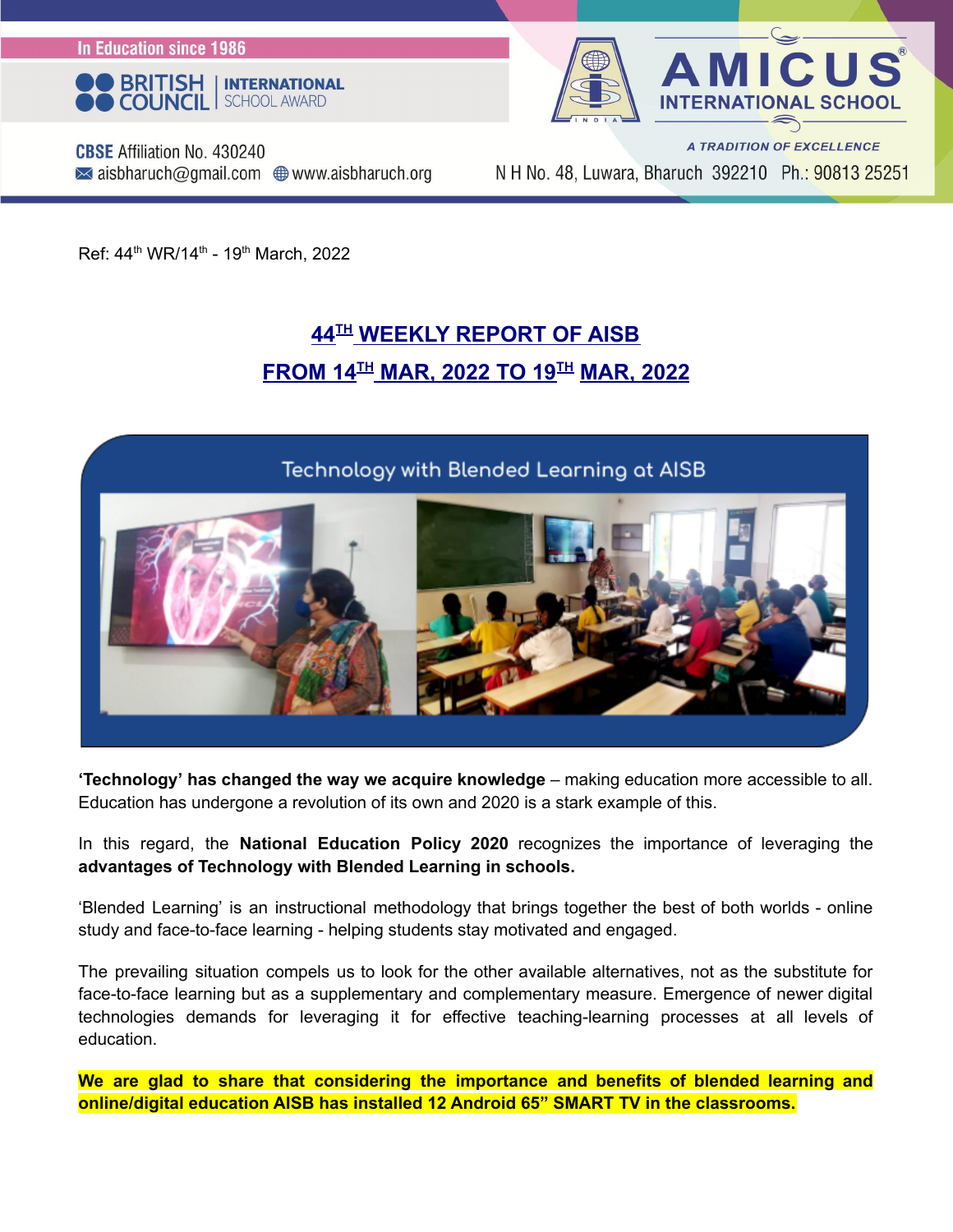Please find the **Weekly Report** of online classes from **14 th Mar, 2022 to 19 th Mar, 2022** of **AMICUS INTERNATIONAL SCHOOL, BHARUCH.**

**For Pre Primary Annual Exams** have been completed.

**For Grade 1 to 8 Annual Exams** have been completed.

**For Grade 10 Preparatory Leave** was given.

**For Grade 11 (Science Stream) Practicals** are going on.

**For Grade 12 Practical Exams / Project Assessments** are going on.

**New academic session 2022-23** has been started for **Grade 10 & 12**.

#### **PRIMARY, SECONDARY & HIGHER SECONDARY**



## **Grade -10 (2022-23)**

| <b>SUBJECTS</b>  | <b>STUDENTS LEARNED</b>                                                                                        |
|------------------|----------------------------------------------------------------------------------------------------------------|
| <b>English</b>   | Grammar - Reported Speech completed.<br>Literature - Triumph of Surgery discussed.                             |
| <b>Hindi</b>     | स्पर्श -   पाठ- 'साखी ' भावार्थ तथा कबीरदास जीवन परिचय ।                                                       |
| Gujarati         | પાઠ 2 શરણાઈનાં સૂર પાઠનો અભ્યાસ શરૂ કર્યો.                                                                     |
| <b>Economics</b> | No class taken.                                                                                                |
| <b>Civics</b>    | No class taken.                                                                                                |
| <b>Maths</b>     | Conversion of a solid from another solid and volume of solids was explained. Frustum of<br>a cone is going on. |
| <b>Computer</b>  | No class taken.                                                                                                |



# **Grade -12 (Commerce) (2022-23)**

| <b>SUBJECTS</b> | <b>STUDENTS LEARNED</b>                                           |
|-----------------|-------------------------------------------------------------------|
| Accountancy     | Chapter 1 is in progress. Regular homework is given for practice. |